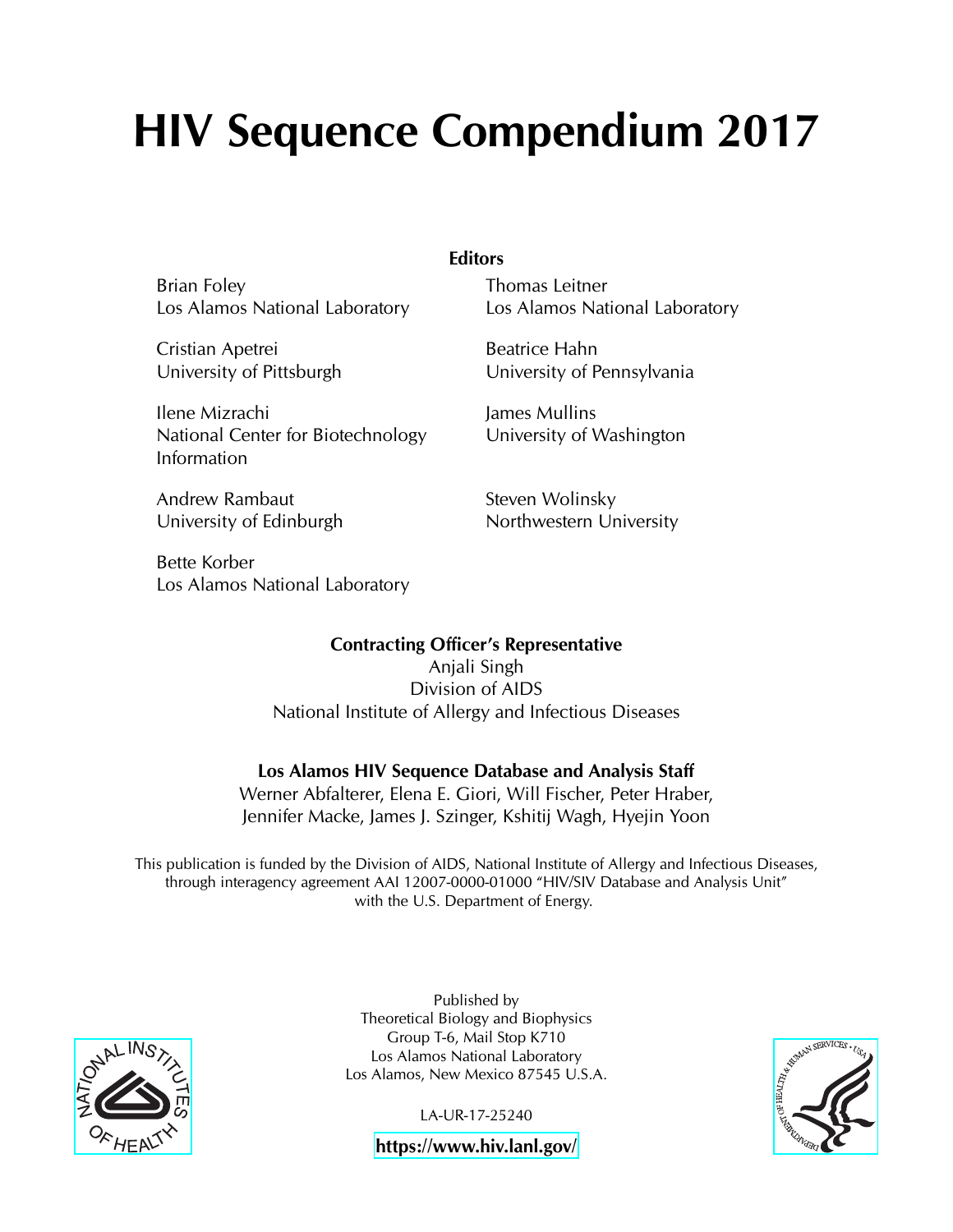HIV Sequence Compendium 2017: Preface

Published by Theoretical Biology and Biophysics Group T-6, Mail Stop K710 Los Alamos National Laboratory Los Alamos, New Mexico 87545 U.S.A.

#### LA-UR-17-25240

Approved for public release; distribution is unlimited.

Los Alamos National Laboratory, an affirmative action/equal opportunity employer, is operated by Los Alamos National Security, LLC, for the National Nuclear Security Administration of the U.S. Department of Energy under contract DE-AC52- 06NA25396.

This report was prepared as an account of work sponsored by an agency of the U.S. Government. Neither Los Alamos National Security, LLC, the U.S. Government nor any agency thereof, nor any of their employees make any warranty, express or implied, or assume any legal liability or responsibility for the accuracy, completeness, or usefulness of any information, apparatus, product, or process disclosed, or represent that its use would not infringe privately owned rights. Reference herein to any specific commercial product, process, or service by trade name, trademark, manufacturer, or otherwise does not necessarily constitute or imply its endorsement, recommendation, or favoring by Los Alamos National Security, LLC, the U.S. Government, or any agency thereof. The views and opinions of authors expressed herein do not necessarily state or reflect those of Los Alamos National Security, LLC, the U.S. Government, or any agency thereof.

Los Alamos National Laboratory strongly supports academic freedom and a researcher's right to publish; as an institution, however, the Laboratory does not endorse the viewpoint of a publication or guarantee its technical correctness.

This report was prepared as an account of work sponsored by NIH/NIAID/DAIDS under contract number AAI 12007-0000- 01000 "HIV/SIV Database and Analysis Unit".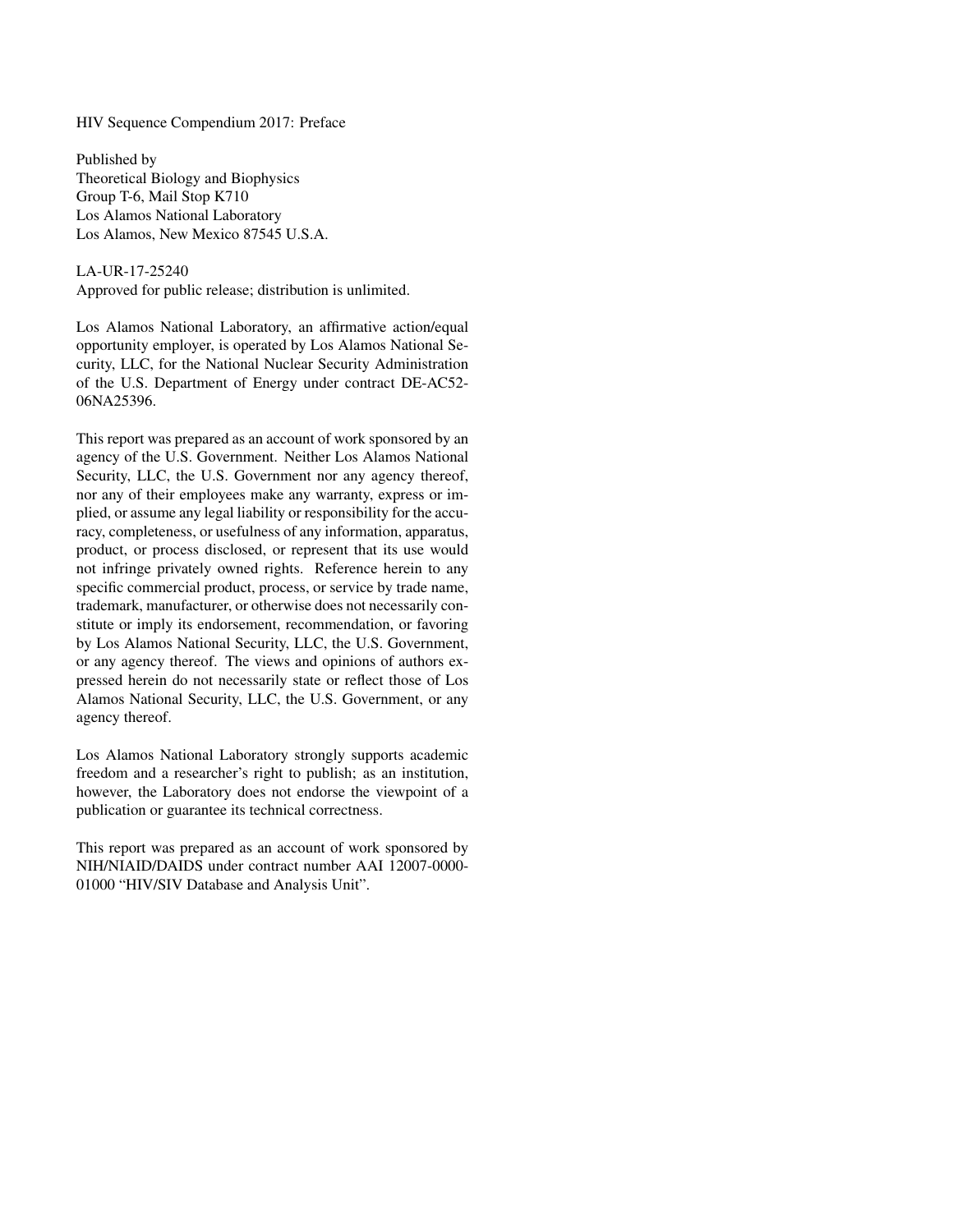# **Contents**

#### Contents iii

| I                                 | <b>Preface</b>            |                                                                          | 1                       |  |  |  |  |
|-----------------------------------|---------------------------|--------------------------------------------------------------------------|-------------------------|--|--|--|--|
|                                   | $I-1$                     | Introduction                                                             | 1                       |  |  |  |  |
|                                   | $I-2$                     | Acknowledgements                                                         | $\mathbf 1$             |  |  |  |  |
|                                   | $I-3$                     | Citing the compendium or database                                        | 1                       |  |  |  |  |
|                                   | $I-4$                     | About the PDF $\ldots$ ,                                                 | 1                       |  |  |  |  |
|                                   | $I-5$                     | Genome maps                                                              | $\overline{2}$          |  |  |  |  |
|                                   | $I-6$                     | HIV/SIV proteins                                                         | $\overline{\mathbf{3}}$ |  |  |  |  |
|                                   | $I-7$                     | Landmarks of the genome                                                  | $\overline{4}$          |  |  |  |  |
|                                   | $I-8$                     | Amino acid codes                                                         | 6                       |  |  |  |  |
|                                   | $I-9$                     | Nucleic acid codes                                                       | 6                       |  |  |  |  |
| П                                 |                           | <b>HIV-1/SIVcpz Complete Genomes</b>                                     |                         |  |  |  |  |
|                                   | $II-1$                    | Introduction                                                             | 7                       |  |  |  |  |
|                                   | $II-2$                    | Annotated features                                                       | 8                       |  |  |  |  |
|                                   | $II-3$                    | Sequences $\ldots$ $\ldots$ $\ldots$ $\ldots$ $\ldots$ $\ldots$ $\ldots$ | 11                      |  |  |  |  |
|                                   | $II-4$                    | Alignments                                                               | 18                      |  |  |  |  |
| Ш                                 |                           | <b>HIV-2/SIV Complete Genomes</b><br>155                                 |                         |  |  |  |  |
|                                   | $III-1$                   | Introduction                                                             | 155                     |  |  |  |  |
|                                   | $III-2$                   | Annotated features                                                       | 156                     |  |  |  |  |
|                                   | $III-3$                   | Sequences                                                                | 158                     |  |  |  |  |
|                                   | $III-4$                   | Alignments                                                               | 161                     |  |  |  |  |
| $\mathbf{IV}$                     |                           | <b>PLV Complete Genomes</b>                                              | 227                     |  |  |  |  |
|                                   | $IV-1$                    | Introduction                                                             | 227                     |  |  |  |  |
|                                   | $IV-2$                    | Sequences                                                                | 228                     |  |  |  |  |
|                                   | $IV-3$                    | Alignments                                                               | 231                     |  |  |  |  |
| V                                 |                           | <b>HIV-1/SIVcpz Proteins</b>                                             |                         |  |  |  |  |
|                                   | $V-1$                     | Introduction                                                             | 313                     |  |  |  |  |
|                                   | $V-2$                     | Annotated features                                                       | 314                     |  |  |  |  |
|                                   | $V-3$                     | Sequences                                                                | 316                     |  |  |  |  |
|                                   | $V-4$                     | Alignments                                                               | 324                     |  |  |  |  |
| VI                                | <b>HIV-2/SIV Proteins</b> |                                                                          |                         |  |  |  |  |
|                                   | $VI-1$                    | Introduction                                                             | 377                     |  |  |  |  |
|                                   | $VI-2$                    | Annotated features                                                       | 378                     |  |  |  |  |
|                                   | $VI-3$                    | Sequences                                                                | 379                     |  |  |  |  |
|                                   | $VI-4$                    | Alignments                                                               | 384                     |  |  |  |  |
| <b>PLV Proteins</b><br>VII<br>411 |                           |                                                                          |                         |  |  |  |  |
|                                   | $VII-1$                   | Introduction                                                             | 411                     |  |  |  |  |
|                                   | $VII-2$                   | Sequences                                                                | 412                     |  |  |  |  |
|                                   | $VII-3$                   | Alignments                                                               | 420                     |  |  |  |  |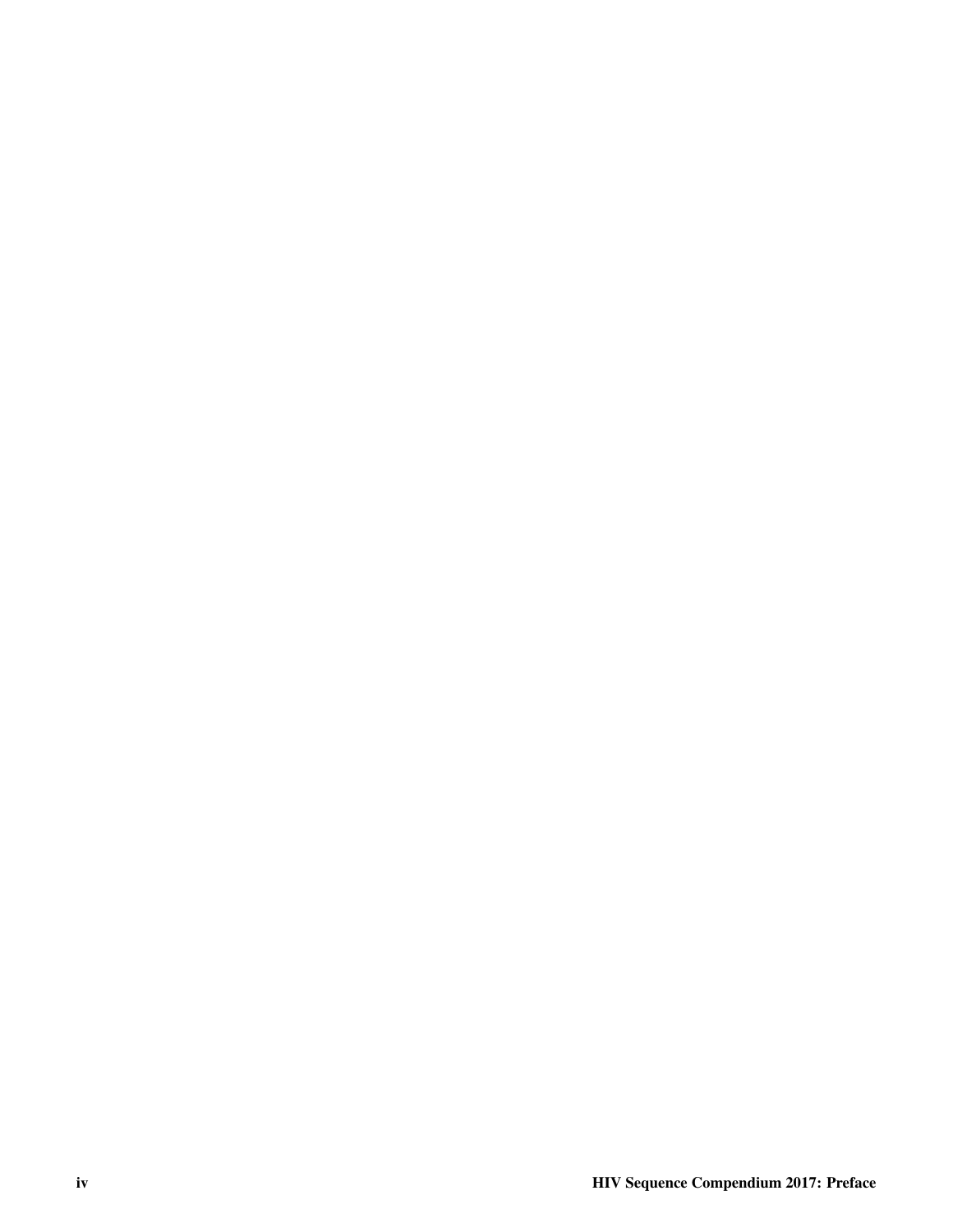### **I**

## **Preface**

#### **I-1 Introduction**

This compendium is an annual summary of the data contained in the HIV sequence database. We try to present a judicious selection of the data in such a way that it is of maximum utility to HIV researchers. Each of the alignments attempts to display the genetic variability within the different species, groups and subtypes of the virus.

This compendium contains sequences published before January 1, 2017. Hence, though it is published in 2017 and called the 2017 Compendium, its contents correspond to the 2016 curated alignments on our website.

The number of sequences in the HIV database is still increasing. In total, at the end of 2016, there were 748,589 sequences in the HIV Sequence Database, an increase of 10.8% since the previous year.

The number of near complete genomes (>7000 nucleotides) increased to 7416 by end of 2016. However, as in previous years, the compendium alignments contain only a fraction of these. A more complete version of all alignments is available on our website, [https://www.hiv.lanl.gov/content/](https://www.hiv.lanl.gov/content/sequence/NEWALIGN/align.html) [sequence/NEWALIGN/align.html](https://www.hiv.lanl.gov/content/sequence/NEWALIGN/align.html)

As always, we are open to complaints and suggestions for improvement. Inquiries and comments regarding the compendium should be addressed to [seq-info@lanl.gov.](mailto:seq-info@lanl.gov)

#### **I-2 Acknowledgements**

The HIV Sequence Database and Analysis Project is funded by the Vaccine and Prevention Research Program of the AIDS Division of the National Institute of Allergy and Infectious Diseases (Anjali Singh, Contracting Officer's Representative) through interagency agreement AAI 12007-0000-01000 "HIV/SIV Database and Analysis Unit" with the U.S. Department of Energy.

#### **I-3 Citing the compendium or database**

The LANL HIV Sequence Database may be cited in the same manner as this compendium:

*HIV Sequence Compendium 2017.* Brian Foley, Thomas Leitner, Cristian Apetrei, Beatrice Hahn, Ilene Mizrachi, James Mullins, Andrew Rambaut, Steven Wolinsky, and Bette Korber editors. 2017. Publisher: Los Alamos National Laboratory, Theoretical Biology and Biophysics, Los Alamos, New Mexico. LA-UR-17-25240.

#### **I-4 About the PDF**

The complete *HIV Sequence Compendium 2017: Preface* is available in Adobe Portable Document Format (PDF) from our website, <https://www.hiv.lanl.gov/>. The PDF version is hypertext enabled and features 'clickable' table-ofcontents, indexes, references and links to external web sites. This volume is typeset using LAT<sub>E</sub>X.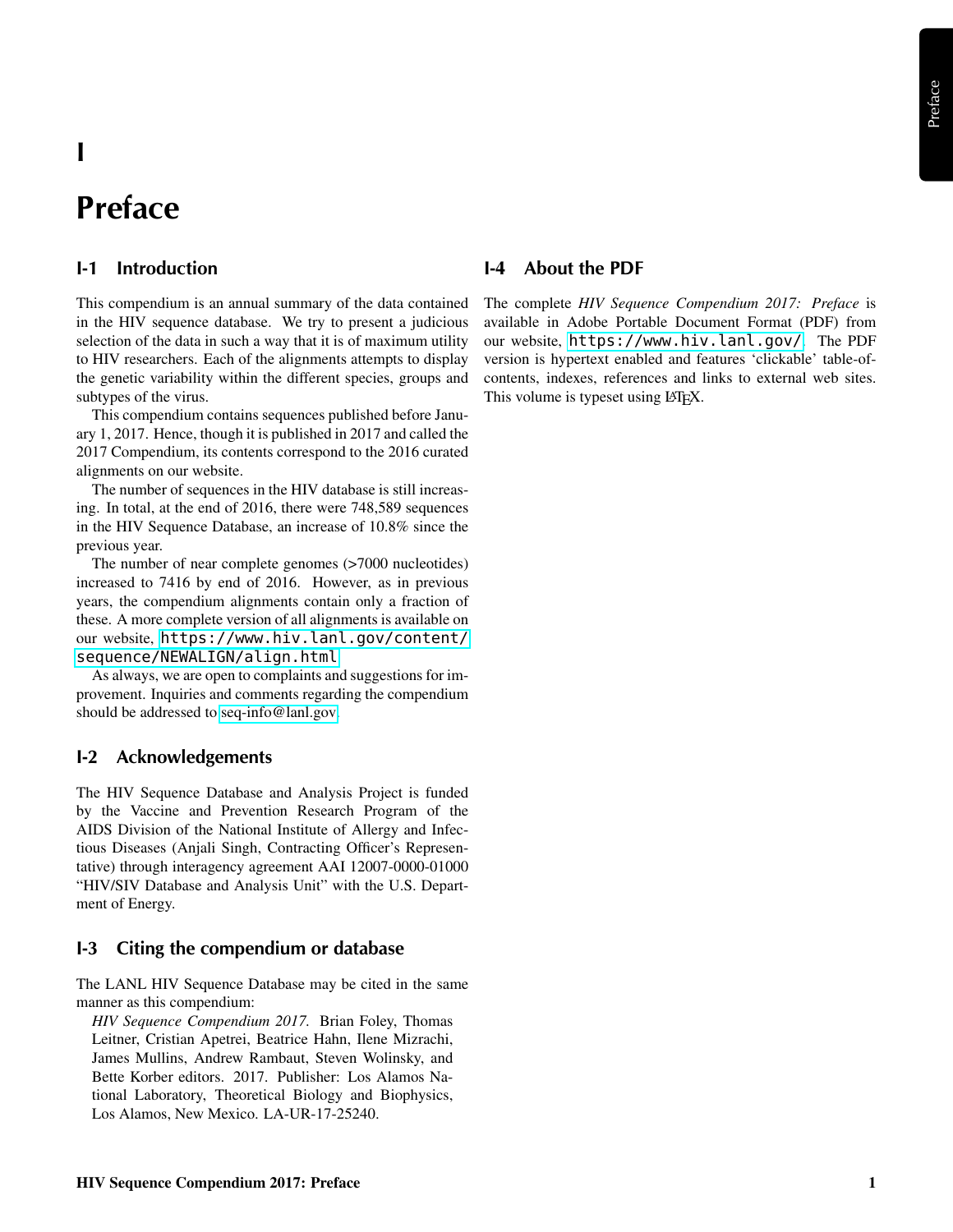

Landmarks of the HIV-1, HIV-2, and SIV genomes. Open reading frames are shown as rectangles. The gene start, indicated by the small number in the upper left corner of each rectangle normally records the position of the a in the atg start codon for that gene, while the number in the lower right records the last position of the stop codon. For *pol*, the start is taken to be the first t in the sequence ttttttag, which forms part of the stem loop that potentiates ribosomal slippage on the RNA and <sup>a</sup> resulting <sup>−</sup><sup>1</sup> frameshift and the translation of the Gag-Pol polyprotein. The *tat* and *rev* spliced exons are shown as shaded rectangles. In HXB2, \*5772 marks the position of a frameshift in the *vpr* gene caused by an "extra" t relative to most other subtype B viruses; !6062 indicates a defective acg start codon in vpu; †8424 and †9168 mark premature stop codons in *tat* and *nef.* See Korber *et al.*, Numbering Positions in HIV Relative to HXB2CG, in Human Retroviruses and *AIDS*, 1998, p. 102. Available from <https://www.hiv.lanl.gov/content/sequence/HIV/REVIEWS/HXB2.html>

 $\overline{v}$ 

Preface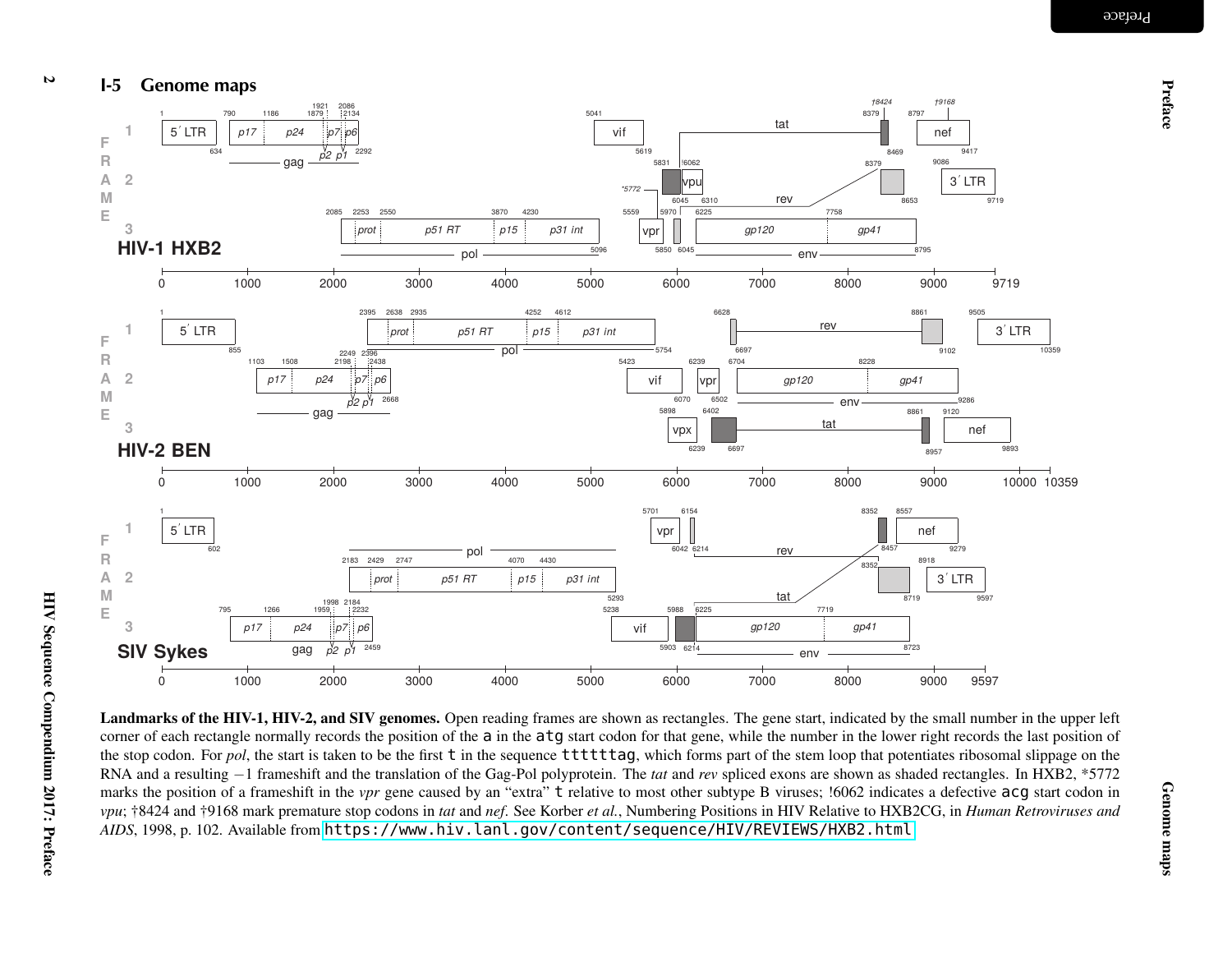### **I-6 HIV/SIV proteins**

| <b>Name</b>           | <b>Size</b>    | <b>Function</b>                                                                                                            | Localization                                                                  |
|-----------------------|----------------|----------------------------------------------------------------------------------------------------------------------------|-------------------------------------------------------------------------------|
| Gag                   |                |                                                                                                                            |                                                                               |
| MA                    | p17            | membrane anchoring; env interaction; nuclear<br>transport of viral core (myristylated protein)                             | virion                                                                        |
| <b>CA</b>             | p24            | core capsid                                                                                                                | virion                                                                        |
| NC                    | p7             | nucleocapsid, binds RNA                                                                                                    | virion                                                                        |
|                       | p <sub>6</sub> | binds Vpr                                                                                                                  | virion                                                                        |
| Pol                   |                |                                                                                                                            |                                                                               |
| Protease (PR)         | p15            | Gag/Pol cleavage and maturation                                                                                            | virion                                                                        |
| Reverse               | p66, p51       | reverse transcription, RNAse H activity                                                                                    | virion                                                                        |
| Transcriptase<br>(RT) |                |                                                                                                                            |                                                                               |
| <b>RNase H</b>        | p15            |                                                                                                                            | virion                                                                        |
| Integrase (IN)        | p31            | DNA provirus integration                                                                                                   | virion                                                                        |
| Env                   | gp120/gp41     | external viral glycoproteins bind to CD4 and<br>secondary receptors                                                        | plasma membrane, virion envelope                                              |
| Tat                   | p16/p14        | viral transcriptional transactivator                                                                                       | primarily in nucleolus/nucleus                                                |
| Rev                   | p19            | RNA transport, stability and utilization factor<br>(phosphoprotein)                                                        | primarily in nuleolus/nucleus<br>shuttling between nucleolus and<br>cytoplasm |
| Vif                   | p23            | promotes virion maturation and infectivity                                                                                 | cytoplasm (cytosol, membranes),<br>virion                                     |
| Vpr                   | p10-15         | promotes nuclear localization of preintegration<br>complex, inhibits cell division, arrests infected cells at<br>G2/M      | virion nucleus (nuclear membrane?)                                            |
| Vpu                   | p16            | promotes extracellular release of viral particles;<br>degrades CD4 in the ER; (phosphoprotein only in<br>HIV-1 and SIVcpz) | integral membrane protein                                                     |
| Nef                   | p27-p25        | CD4 and class I downregulation (myristylated protein)                                                                      | plasma membrane, cytoplasm,<br>(virion?)                                      |
| Vpx                   | p12-16         | Vpr homolog present in HIV-2 and some SIVs, absent<br>in HIV-1                                                             | virion (nucleus?)                                                             |
| Tev                   | p28            | tripartite tat-env-rev protein (also named Tnv)                                                                            | primarily in nucleolus/nucleus                                                |

Preface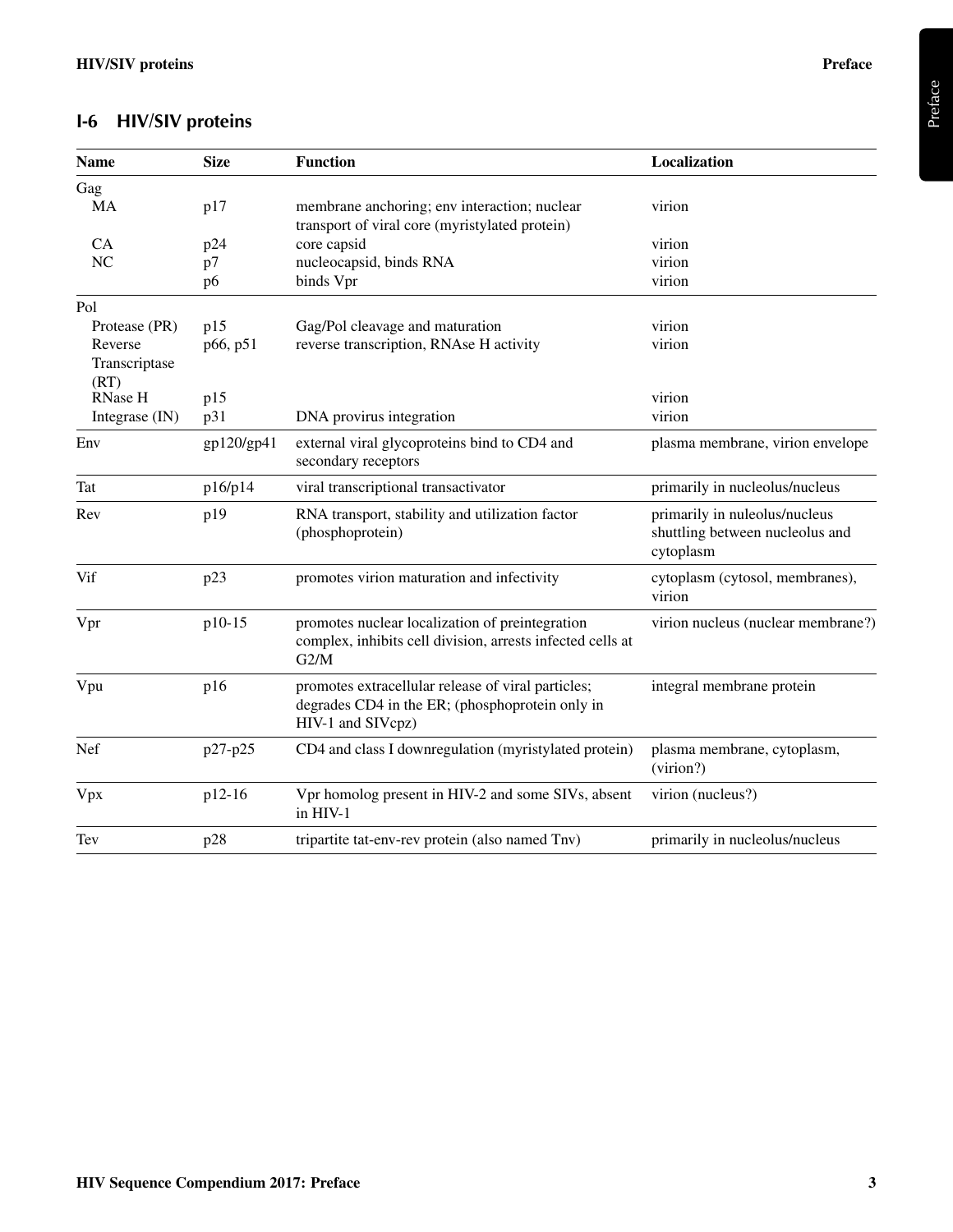#### **I-7 Landmarks of the genome**

#### **HIV genomic structural elements**

- LTR Long terminal repeat, the DNA sequence flanking the genome of integrated proviruses. It contains important regulatory regions, especially those for transcription initiation and polyadenylation.
- TAR Target sequence for viral transactivation, the binding site for Tat protein and for cellular proteins; consists of approximately the first 45 nucleotides of the viral mRNAs in HIV-1 (or the first 100 nucleotides in HIV-2 and SIV.) TAR RNA forms a hairpin stem-loop structure with a side bulge; the bulge is necessary for Tat binding and function.
- RRE Rev responsive element, an RNA element encoded within the env region of HIV-1. It consists of approximately 200 nucleotides (positions 7327 to 7530 from the start of transcription in HIV-1, spanning the border of gp120 and gp41). The RRE is necessary for Rev function; it contains a high affinity site for Rev; in all, approximately seven binding sites for Rev exist within the RRE RNA. Other lentiviruses (HIV-2, SIV, visna, CAEV) have similar RRE elements in similar locations within env, while HTLVs have an analogous RNA element (RXRE) serving the same purpose within their LTR; RRE is the binding site for Rev protein, while RXRE is the binding site for Rex protein. RRE (and RXRE) form complex secondary structures, necessary for specific protein binding.
- PE Psi elements, a set of 4 stem-loop structures preceding and overlapping the Gag start codon which are the sites recognized by the cysteine histidine box, a conserved motif with the canonical sequence CysX2CysX4HisX4Cys, present in the Gag p7 NC protein. The Psi Elements are present in unspliced genomic transcripts but absent from spliced viral mRNAs.
- SLIP A TTTTTT slippery site, followed by a stem-loop structure, is responsible for regulating the -1 ribosomal frameshift out of the Gag reading frame into the Pol reading frame.
- CRS Cis-acting repressive sequences postulated to inhibit structural protein expression in the absence of Rev. One such site was mapped within the pol region of HIV-1. The exact function has not been defined; splice sites have been postulated to act as CRS sequences.
- INS Inhibitory/Instability RNA sequences found within the structural genes of HIV-1 and of other complex retroviruses. Multiple INS elements exist within the genome and can act independently; one of the best characterized elements spans nucleotides 414 to 631 in the gag region of HIV-1. The INS elements have been defined by functional assays as elements that inhibit expression posttranscriptionally. Mutation of the RNA elements was shown to lead to INS inactivation and up regulation of gene expression.

#### **Genes and gene products**

GAG The genomic region encoding the capsid proteins (group specific antigens). The precursor is the p55 myristylated protein, which is processed to p17 (MAtrix), p24 (CApsid), p7 (NucleoCapsid), and p6 proteins, by the viral protease. Gag associates with the plasma membrane where the virus assembly takes place. The 55 kDa Gag precursor is called assemblin to indicate its role in viral assembly.

- POL The genomic region encoding the viral enzymes protease, reverse transcriptase, RNAse, and integrase. These enzymes are produced as a Gag-Pol precursor polyprotein, which is processed by the viral protease; the Gag-Pol precursor is produced by ribosome frameshifting near the 3'end of gag.
- ENV Viral glycoproteins produced as a precursor (gp160) which is processed to give a noncovalent complex of the external glycoprotein gp120 and the transmembrane glycoprotein gp41. The mature gp120-gp41 proteins are bound by non-covalent interactions and are associated as a trimer on the cell surface. A substantial amount of gp120 can be found released in the medium. gp120 contains the binding site for the CD4 receptor, and the seven transmembrane domain chemokine receptors that serve as co-receptors for HIV-1.
- TAT Transactivator of HIV gene expression. One of two essential viral regulatory factors (Tat and Rev) for HIV gene expression. Two forms are known, Tat-1 exon (minor form) of 72 amino acids and Tat-2 exon (major form) of 86 amino acids. Low levels of both proteins are found in persistently infected cells. Tat has been localized primarily in the nucleolus/nucleus by immunofluorescence. It acts by binding to the TAR RNA element and activating transcription initiation and elongation from the LTR promoter, preventing the  $5^{\prime}$ LTR AATAAA polyadenylation signal from causing premature termination of transcription and polyadenylation. It is the first eukaryotic transcription factor known to interact with RNA rather than DNA and may have similarities with prokaryotic anti-termination factors. Extracellular Tat can be found and can be taken up by cells in culture.
- REV The second necessary regulatory factor for HIV expression. A 19 kDa phosphoprotein, localized primarily in the nucleolus/nucleus, Rev acts by binding to RRE and promoting the nuclear export, stabilization and utilization of the unspliced viral mRNAs containing RRE. Rev is considered the most functionally conserved regulatory protein of lentiviruses. Rev cycles rapidly between the nucleus and the cytoplasm.
- VIF Viral infectivity factor, a basic protein of typically 23 kDa. Promotes the infectivity but not the production of viral particles. In the absence of Vif the produced viral particles are defective, while the cell-to-cell transmission of virus is not affected significantly. Found in almost all lentiviruses, Vif is a cytoplasmic protein, existing in both a soluble cytosolic form and a membrane-associated form. The latter form of Vif is a peripheral membrane protein that is tightly associated with the cytoplasmic side of cellular membranes. In 2003, it was discovered that Vif prevents the action of the cellular APOBEC-3G protein which deaminates DNA:RNA heteroduplexes in the cytoplasm.
- VPR Vpr (viral protein R) is a 96-amino acid (14 kDa) protein, which is incorporated into the virion. It interacts with the p6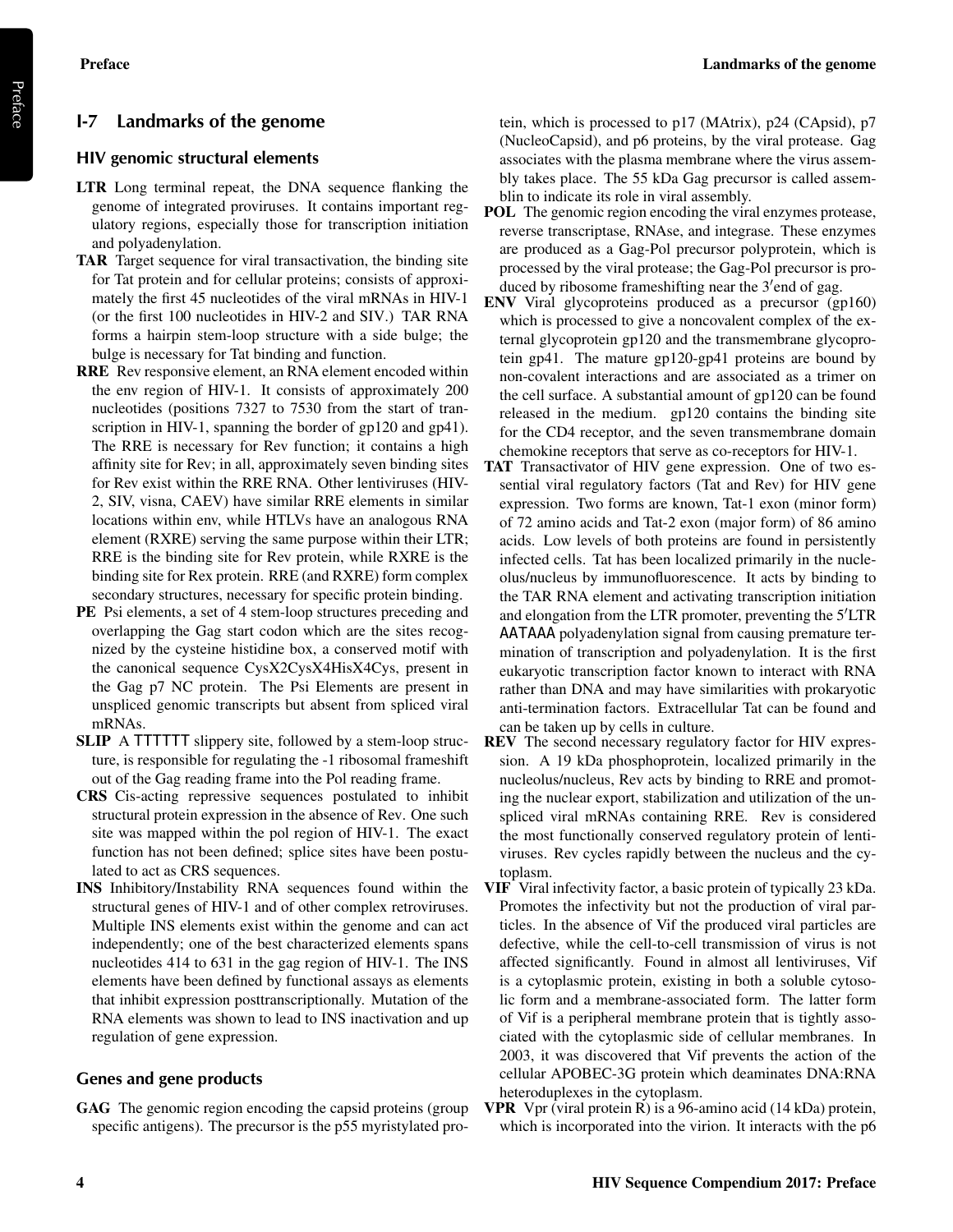Gag part of the Pr55 Gag precursor. Vpr detected in the cell is localized to the nucleus. Proposed functions for Vpr include the targeting the nuclear import of preintegration complexes, cell growth arrest, transactivation of cellular genes, and induction of cellular differentiation. In HIV-2, SIV-SMM, SIV-RCM, SIV-MND-2 and SIV-DRL the Vpx gene is apparently the result of a Vpr gene duplication event, possibly by recombination.

- VPU Vpu (viral protein U) is unique to HIV-1, SIVcpz (the closest SIV relative of HIV-1), SIV-GSN, SIV-MUS, SIV-MON and SIV-DEN. There is no similar gene in HIV-2, SIV-SMM or other SIVs. Vpu is a 16 kDa (81-amino acid) type I integral membrane protein with at least two different biological functions: (a) degradation of CD4 in the endoplasmic reticulum, and (b) enhancement of virion release from the plasma membrane of HIV-1-infected cells. Env and Vpu are expressed from a bicistronic mRNA. Vpu probably possesses an N-terminal hydrophobic membrane anchor and a hydrophilic moiety. It is phosphorylated by casein kinase II at positions Ser52 and Ser56. Vpu is involved in Env maturation and is not found in the virion. Vpu has been found to increase susceptibility of HIV-1 infected cells to Fas killing.
- NEF A multifunctional 27-kDa myristylated protein produced by an ORF located at the 3'end of the primate lentiviruses. Other forms of Nef are known, including nonmyristylated variants. Nef is predominantly cytoplasmic and associated with the plasma membrane via the myristyl residue linked to the conserved second amino acid (Gly). Nef has also been identified in the nucleus and found associated with the cytoskeleton in some experiments. One of the first HIV proteins to be produced in infected cells, it is the most immunogenic of the accessory proteins. The nef genes of HIV and SIV are dispensable *in vitro*, but are essential for efficient viral spread and disease progression *in vivo*. Nef is necessary for the maintenance of high virus loads and for the development of AIDS in macaques, and viruses with defective Nef have been detected in some HIV-1 infected long term survivors. Nef downregulates CD4, the primary viral receptor, and MHC class I molecules, and these functions map to different parts of the protein. Nef interacts with components of host cell signal transduction and clathrin-dependent protein sorting pathways. It increases viral infectivity. Nef contains PxxP motifs that bind to SH3 domains of a subset of Src kinases and are required for the enhanced growth of HIV but not for the downregulation of CD4.
- VPX A virion protein of 12 kDa found in HIV-2, SIV-SMM, SIV-RCM, SIV-MND-2 and SIV-DRL and not in HIV-1 or other SIVs. This accessory gene is a homolog of HIV-1 vpr, and viruses with Vpx carry both vpr and vpx. Vpx function in relation to Vpr is not fully elucidated; both are incorporated into virions at levels comparable to Gag proteins through interactions with Gag p6. Vpx is necessary for efficient replication of SIV-SMM in PBMCs. Progression to AIDS and death in SIV-infected animals can occur in the absence of Vpr or Vpx. Double mutant virus lacking both vpr and vpx was at-

tenuated, whereas the single mutants were not, suggesting a redundancy in the function of Vpr and Vpx related to virus pathogenicity.

- ASP In 1988, a study by Roger Miller noted the existence of an antisense open reading frame in HIV-1 that encodes an Antisense Protein (ASP) of 190 amino acids. The open reading frame occurs in the env region of the genome, which undergoes strong selection for divergence. Since many mutations that might occur in Env introduce stop codons in alternate reading frames, the high retention of the ASP open reading frame suggests a role for the product. The open reading frame is absent in most SIVcpz and O group sequences, but it is present in the majority of HIV-1 M group sequences.
- Structural proteins/viral enzymes The products of *gag*, *pol*, and *env* genes, which are essential components of the retroviral particle.
- Regulatory proteins Tat and Rev proteins of HIV/SIV and Tax and Rex proteins of HTLVs. They modulate transcriptional and posttranscriptional steps of virus gene expression and are essential for virus propagation.
- Accessory or auxiliary proteins Additional virion and nonvirion-associated proteins produced by HIV/SIV retroviruses: Vif, Vpr, Vpu, Vpx, Nef. Although the accessory proteins are in general not necessary for viral propagation in tissue culture, they have been conserved in the different isolates; this conservation and experimental observations suggest that their role *in vivo* is very important. Their functional importance continues to be elucidated.
- Complex retroviruses Retroviruses regulating their expression via viral factors and expressing additional proteins (regulatory and accessory) essential for their life cycle.